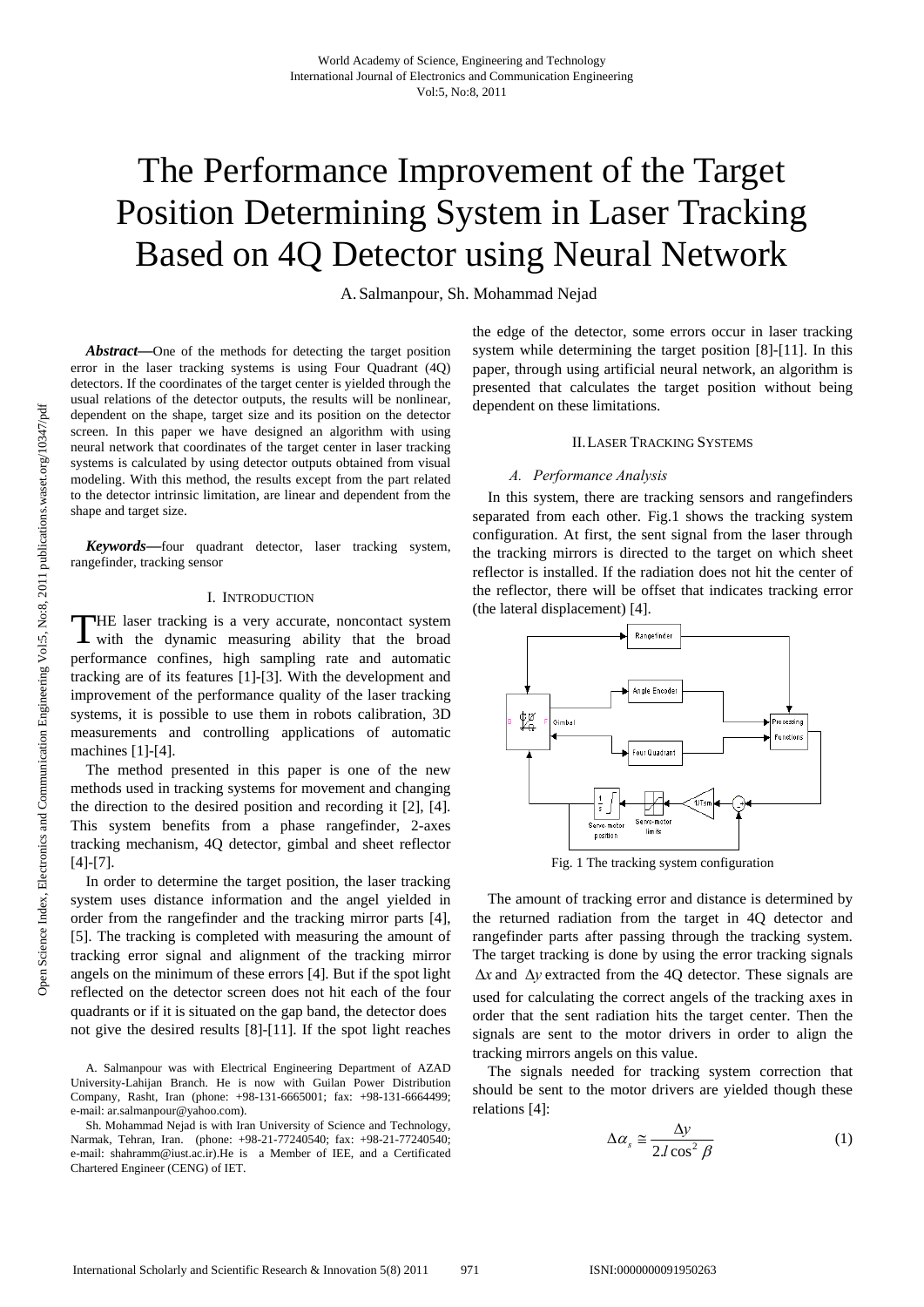$$
\Delta \beta_s \approx -\frac{1}{2l} (\tan \alpha \cdot \tan \beta \cdot \Delta y + \frac{\Delta x}{\cos \alpha})
$$
 (2)

Where  $\Delta x$  and  $\Delta y$  are yielded from the tracking sensor,  $\alpha$ and  $\beta$  are the results of the angel encoders related to angels of tracking mirror axes and *l* is the amount of distance.

## *B. Tracking Sensor*

The sensor part of the tracking system is made of the light transreceiver with the reflector. The performance mechanism is that at first the transmitter lightens the measuring field by the monotonous radiation that is equivalent to the view angel of the receiver. Some part of the reflected light from the reflectors is focused on the 4Q by the receiver lens; in this situation the radiation offset from the center of the detector demonstrates the reflector angel displacement from the receiver lighting axis. This amount for the little angels is yielded by the relation below [8], [9]:

$$
a \approx \frac{\Delta s}{f} \tag{3}
$$

Where Δ*s* is the amount of the spot offset from the center of the detector and *f* is the effective focal length of the receiver. The schematic illustration of the sensor part is given in Fig. 2.



Fig. 2 The tracking sensor part schematic

The 4Q detector is made of monotonous silicon screen with two gaps of about 10 <sup>μ</sup>*m* length that passes through its middle with four electrodes equal and dependent on its surface [4].

The radiation location on the detector surface is defined by the amount of light power that reaches to each of the quadrants. If the radiation symmetrical to the center of the detector is focused on it, detector will produce the equal light currents in each of four quadrants and if the radiation displaces from the center of the detector, the electrodes output currents will also change and thereupon the processing algorithm shows some offset Δ*x* , Δ*y* from the center. The amount of offset in *x* and *y* directions is yielded through the relations below [4]-[9]:

$$
\Delta x = K \frac{(i_B + i_D) - (i_A + i_C)}{i_A + i_B + i_C + i_D}
$$
(4)

$$
\Delta y = K \frac{(i_A + i_B) - (i_C + i_D)}{i_A + i_B + i_C + i_D}
$$
(5)

$$
r = \sqrt{(\Delta x)^2 + (\Delta y)^2}
$$
 (6)

$$
\theta = \tan^{-1}(\frac{\Delta x}{\Delta y})\tag{7}
$$

Where  $i_A$ ,  $i_B$ ,  $i_C$  and  $i_D$  are the output currents from each of the electrodes, *K* is the scale factor proportional to the diameter of the light spot on the surface of the detector and  $(r, \theta)$  is the polar coordinates of gravity center of the target image.

The location of the spot on the surface of the detector is determined by the amount of the lighting flux that reaches to each of the four quadrants (sensors) that this quantity is changed for each angels of the input radiation to the detector active surface. To minimize the offset caused by this factor using the lenses with the long focal length is recommended.

With this assumption that the center of the spot in the detector surface is  $(x_0, y_0)$  and the center of the detector is (0,0) (i.e.  $y = y_0$ ) the total intensity at the top of the *x* axis for the defined amount of  $y_0$  is yielded from the following relationship:

$$
I_{total}(y_0) = \int_{-\infty}^{\infty} \int_{-\infty}^{\infty} \left( \frac{\pi R^2 |d|}{\lambda f^2} \right) \frac{4J_1^2 (\sqrt{x^2 + (y - y_0)^2})}{x^2 + (y - y_0)^2} dxdy \tag{8}
$$

In this equation,  $J_1$  is the bessel function of first order,  $f$  is the lens focal length, *R* is the receiver lens radius and *d* is height of the spot in detector surface. So that the response of the detector theory in *y* direction for the various amount of  $\theta$  is calculated as follows:

$$
\theta_{y}(\theta) = \frac{I_{total}(kR\theta) - I_{total}(0)}{I_{total}(0)}
$$
\n(9)

Fig. 3 shows the amount of spot offset on the detector surface from the primary situation of  $x_0 = 2 \times 10^{-3}$  and  $y_0 = 10^{-3}$  in y direction for the various amount of  $\theta$  with considering a detector with dimensions  $(12.5 \times 12.5)$  mm while one lens with 50mm radius and focal length 180mm is used in the system.

# *C. Modeling of 4Q Determining Error System*

Instead of four current values we can use the areas of spot light that overlap with four various quadrants. We can calculate these areas according to the geometrical coordinates of spot center situation. Using the areas instead of currents does not make any difference in calculation results, because the normalized currents (or the areas) are used in this method.

If our targets are square or rectangular and (4), (5) are used for finding the coordinates of the target gravity center there will be no difficulties. Until these targets overlap with all four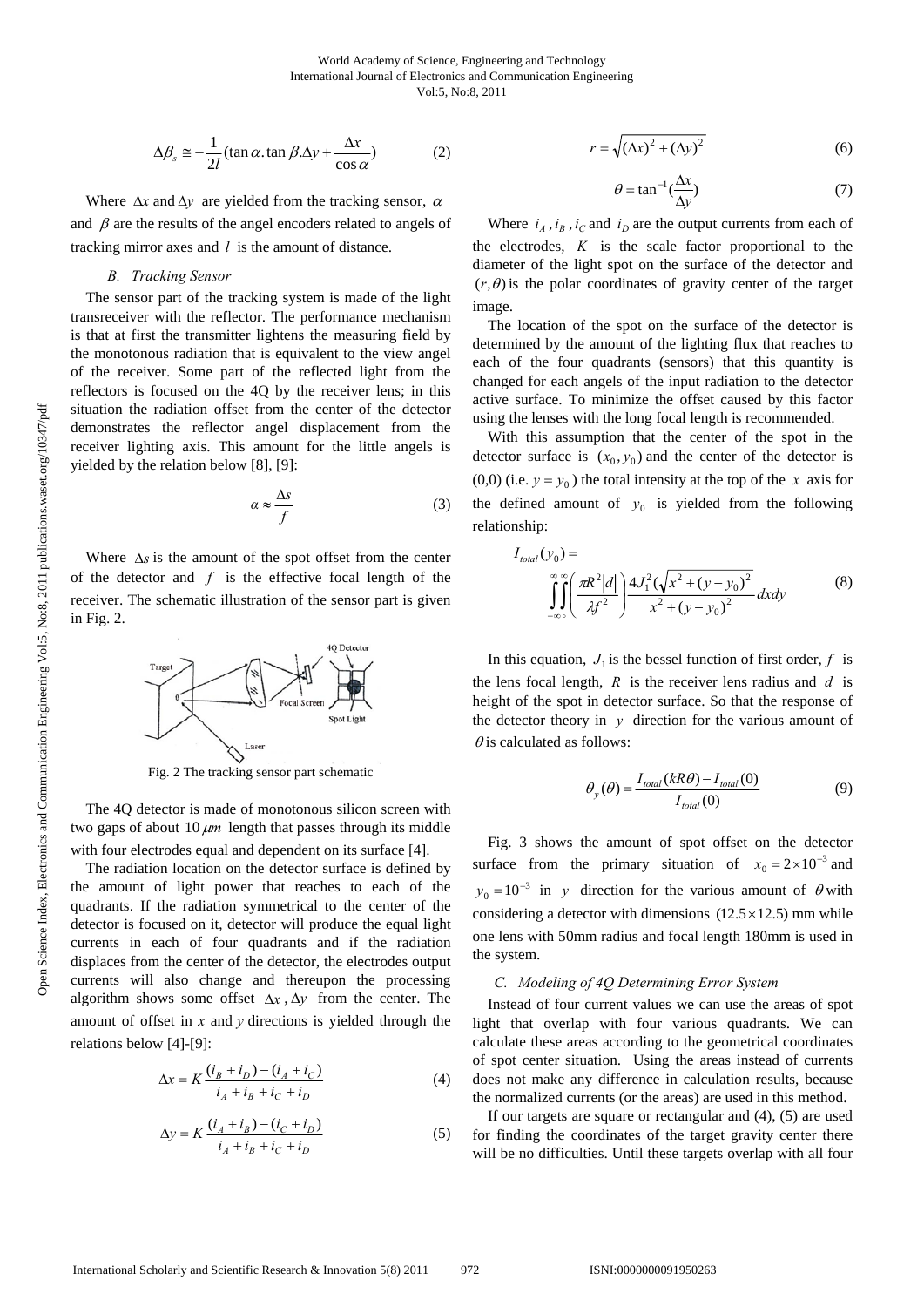quadrants, distance error and target angel error are able to be detected completely linear [12], [13]. But for circular targets,



Fig. 3 The detector theory response to the input radiation angel

these transmission features are nonlinear, because spot displacement transmitted among adjacent quadrants (sensors) is not proportionate with some percent of area [12], [13]. As shown in Fig. 4, the error increases in spot center estimation as the spot center moves away from the center of the detector [12].



Fig. 4 The error signal according to spot position on the detector

There are three important limitations in detecting the target different positions by using the 4Q detector. The first one is that the reflected radiation (spot) should overlap with all four parts of the detector in order to yield the coordinates of the target image center, i.e. if the light spot moves far away from the detector center, its output signals will not be able to give accurate information about the position of the spot gravity center. How much bigger the size of the spot will be, the linear area will be bigger too, so one way to avoid this limitation is to diverge the input radiation.

The next limitation is when spot light reaches the edge of the detector, in this situation because some of the spot energy is wasted, we will face with some difficulties in estimation of the accurate location of gravity center. If the spot diameter is too long, with a little displacement, some part of it will be outside of the detector. So how much the size of the spot is smaller, it can travel more distance before reaching the edge of the detector.

The third problem that exists in these detectors is the width of separating part (gap) between sensors. If the target image become like a small focal spot, when this spot is set on the gap it will create wrong information.

The area of the parts in which quadrants overlap with the target image can be yielded according to the target center coordinates [14], but because these relations [14] are completely nonlinear they cannot be inverted, i.e. it is not possible to yield the coordinates of the target center by these relations with having four areas.

 Our target is to find the best way that can work for all spots wherever they are. For this reason we have suggested the neural network that will be discussed in next part.

## III. RESULT AND DISCUSSION

#### *A. Statement of the Solution*

In this paper, with both visual simulation method and mathematic modeling, we yielded these areas for several coordinates of the target center that are randomly selected on the surface of the detector. After designing the neural network these data can be used for teaching network. The neural network chosen for this issue is the perceptron neural network with several layers. The number of layers is 2 and that of the neurons is 30.

For considering the nonlinear relation between input and output of stimulation function of first layer we have chosen the hyperbolic tangent. For output layer we have selected linear function for stimulation.

 The Levenberg-Marquardt algorithm is chosen from among the training algorithms for this network, this algorithm seems to be the fastest way for progressive neural network training with limit amounts. Generally we are looking for a function that takes the amount of detector output as input arguments and give the position of the spot center.

#### *B. Simulation Results*

After teaching the network with importing areas yielded from the overlapping target image and that of quadrants, it is possible to estimate the approximate position of the target center. Because obtaining the off-line network coefficients is also possible, we are not sensitive about time consuming characteristic of teaching network.

The given results from modeling with the help of the artificial neural network for the target various positions is shown in Fig. 5 and 8, here we can see that when the target does not overlap with all 4Qs (the saturation region in Fig.5) or when one part of it is outside of the detector (the nonlinear part in Fig. 6), the accurate estimation of the center position is not possible, because of intrinsic detector limitations, but the important point is that this model is usable for any kind of target image. We can observe this issue with comparing Fig. 5 and 6 with Fig. 3 for circular light spot.

## IV. CONCLUSION

In 4Q detectors in order to obtain accurate information about target position in laser tracking view field, there are two kinds